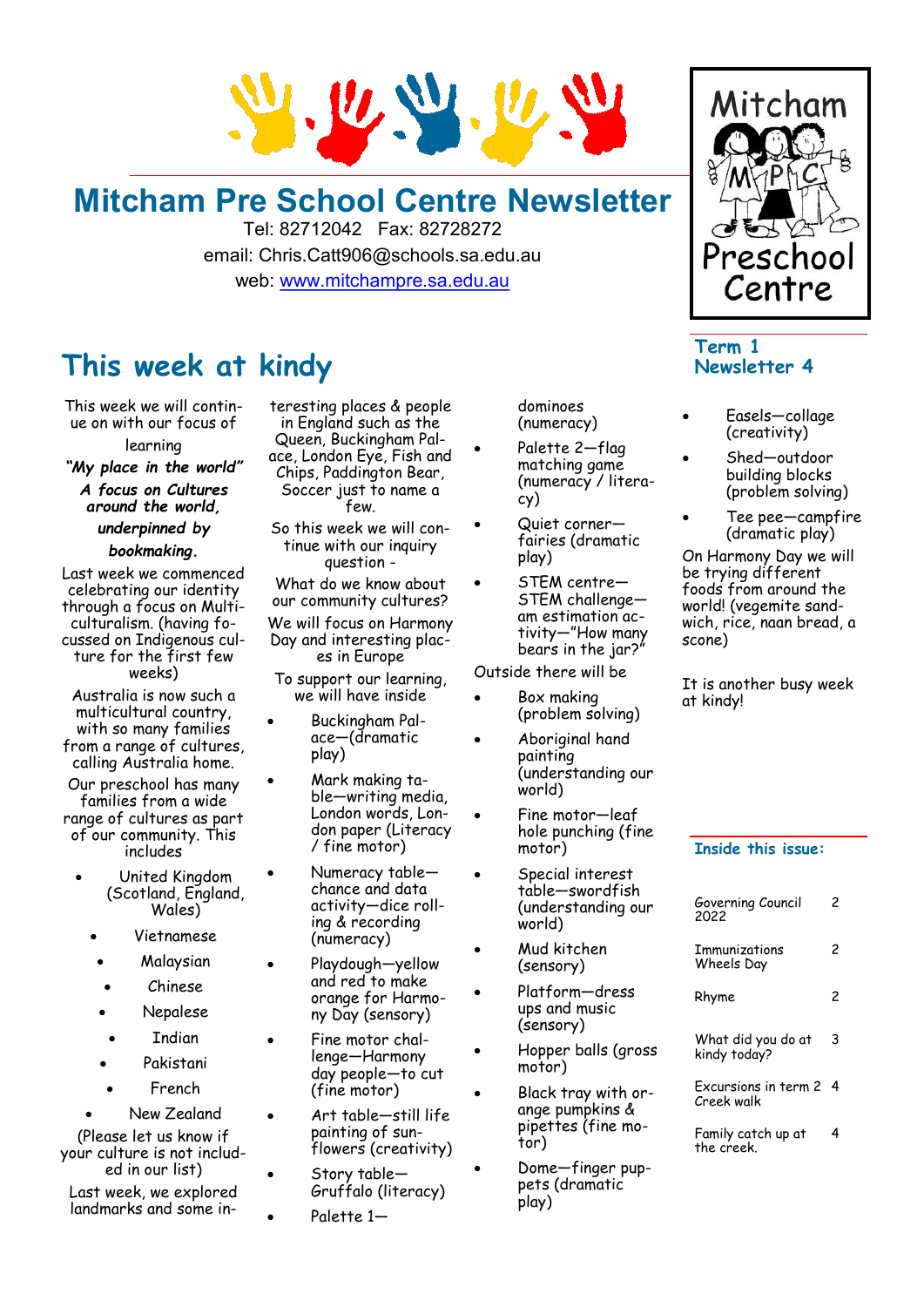# **Governing Council 2022 Rhyme**

On Tuesday March 15th the Annual General Meeting was held where the Governing Council was elected for 2022. It was wonderful to see so many families, past and current, attend this very important event. As a result, we were able to form a Governing council for the coming year.

A very big thankyou goes out to the following people who have volunteered to be part of the Governing Council.

**Chairperson—** Claire Jones

**Co Chairperson—**Amy Hawke

**Secretary**—Emily Crosbie

**Treasurer**—Melissa Harch

**Social members**– Alice Whiteway, Sharon Atkinson, Pat Donaldson, Mitch Cramey, Mercy Chilobwa, Annina Cavelti Kee, Jackie Harrison, Dianne Haworth, Wei Jiang, Lynette Day and Tessa McColl.

If you couldn't attend the AGM but still wish to be part of the Governing Council, you will be most welcome.

The first meeting will be held at our preschool, at the school on *Monday March 28th*

*7.15pm for a 7.30pm start.*

Everyone is welcome to attend.

I look forward to working with you this year.

### **Immunisations Wheels Day**

Last year, at the time of enrolling, you provided information on your child's immunisations .

If your child has since received their 4 year old immunisations can you please provide me with a copy of your updated MyGov record.

*In 2020, the Health Department & Department for Education, established a "No jab, no play" policy. This means that if your child does not receive their 4 year vaccination, by the time they are 4 years and 8 months, they cannot attend preschool. This means they will have to withdraw.* 

I know that some children are yet to turn 4, and therefore are still to have their vaccinations.

It is really important that you provide the preschool, with a copy of their MyGov immunisation update, stating that your child is up to date, once the vaccinations have occurred.

Thankyou, if you have already provided this information.

One of our annual and much loved events, is "Wheels Day". On wheels day, we take our bikes or scooters to Mitcham Primary School and ride around the track, which surrounds the school oval. We have an iceblock, snack and finish the morning with a medal ceremony.

This usually occurs in term 1 and is much loved by children and adults.

This year, Mitcham Primary has been managing a high number of COVID cases. Added to that, the school is undertaking major works, with a new gym. As a result, it is not safe for us to access the track with trucks coming and going". Also there is limited parking in the streets that surround the school.

We have looked at other options for wheels day, but they haven't been suitable. I have spoken with Scott Greenshields (Principal of Mitcham Primary) and we may be able to have our wheels day later in the year. (eg end of term 3) once the building work is completed. We will keep our fingers crossed!

Rhyme" is one of the keys to reading. If a child does not understand the concept of rhyme, they are likely to have difficulty learning to read.

At preschool we focus on "phonological awareness" - in particular children's ability to understand rhyme and initial sounds. (that is the sound of letters at the beginning of words eg "t" for teddy)

From our assessing we noticed that many children were inconsistent in their understanding of rhyme. To support your child in understanding rhyme you can

- teach them that rhyme means when 2 words sound the same eg cat / hat, tree / bee
- read stories that include rhyme eg Dr Seuss stories / Pamela Allen stories. Find the words that rhyme in the story
- play rhyming games in the car. For example choose a word then find words that rhyme such as car, bar, star, par, far

Helping your child develop their understanding of rhyme now will assist with the concept of reading at school and beyond.

If you have any queries, please dont hesitate to speak with one of the staff

**With this newsletter I have attached an article on rhyme. I hope you find it useful.**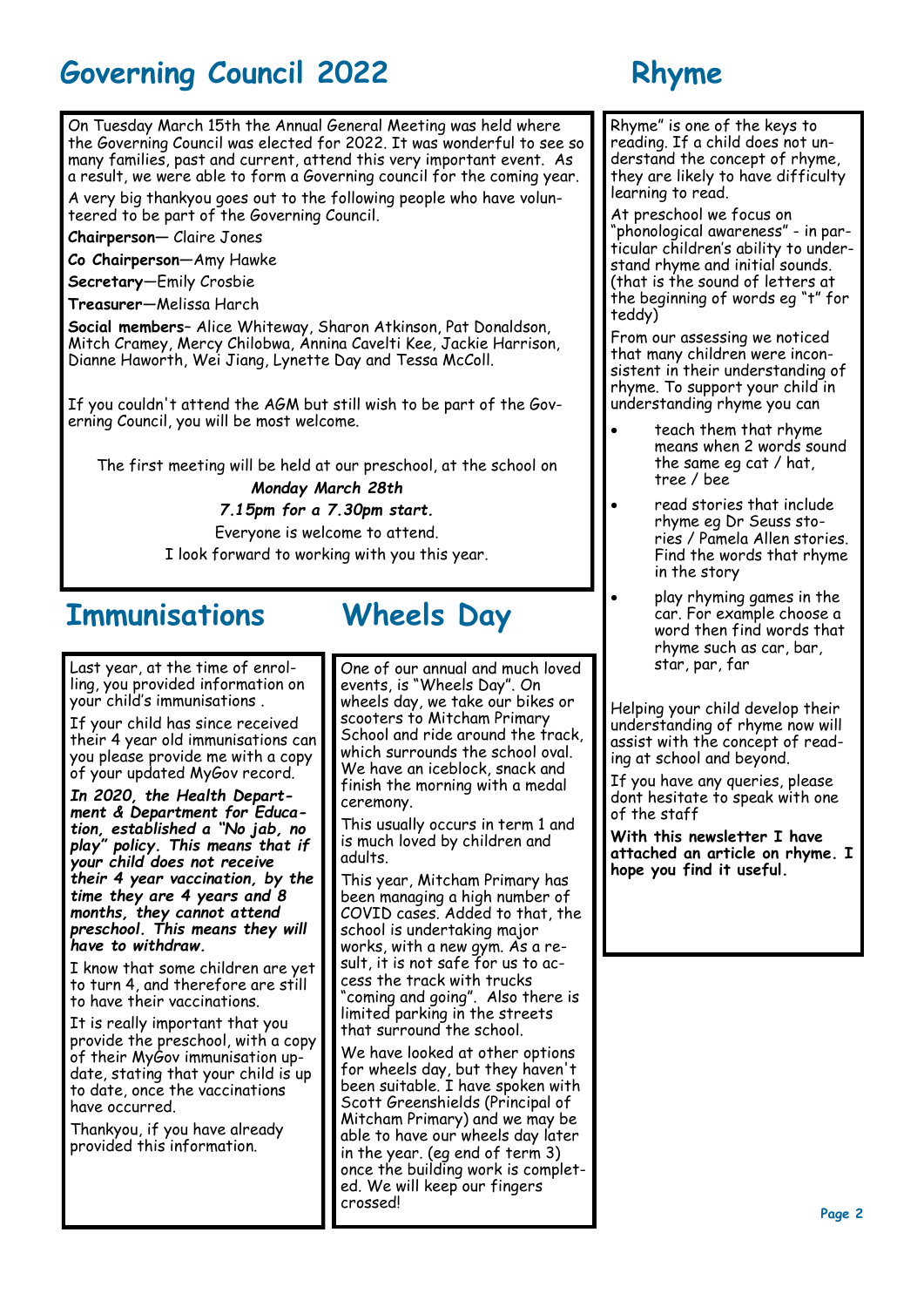inquiry question for the week and a range of experiences to support the learning.

## **What did you do at kindy today?**

Parents have asked, how can you encourage a child to talk about their day at preschool. Most parents say their child when asked "What did you do at kindy today?" will say "Nothing" or "Played".

This is a very normal response by a 4—5 year old. At the end of the day, they are tired. They have been busy for 6 & 1/4 hours, playing, learning, listening, socializing, sharing, taking turns and participating in a wide range of experiences (just to name a few).

It is very unlikely they will be able to remember anything, immediately following kindy!

When I get home from work and when  $2$  you home that your day, my immediate response is "good". I just don't have the capacity until later to think about the things in the day. It is just usually that sense or feeling about how the day went. I need time to unwind, declutter my brain, get dinner, have some quiet time and then things come flooding back about my day.

Children are no different in needing the time and space to recover from their day. Once they have had dinner and bath, relaxed and had some quiet or home time, their memories of the day will emerge. Sometimes, it may take some time before they are recalling what has happened at kindy.

However, there are some prompts that you can use, to gain more insight into what they did at preschool. For example, rather than asking broad questions, use very specific questions.

The following questions are very broad and difficult for a tired 4 year old to answer.

- What did you do today?
- Who did you play with (as they may not even know everyone's name yet)

Each newsletter on the front page, is "This week at kindy". It provides you with information about our inquiry question for the week and a range of experiences to support the learning.

So you could use specific questions based on the information from the front page, such as...

"I am wondering,

- How high did you climb in the tree in nature play today?
- Did you and your friends use the big logs in nature play to build a cubby? How long are the logs?
- What numbers did you find on the number hunt? Where were the numbers hidden?.
- What colour crown did you make?

Keeping question specific rather than broad, will help your child in providing information about their day. Don't hesitate to speak with one of the staff, if you want further support.

### **THERE'S NOTHING IN MY BAG TODAY**

Today I did my Maths and Science I toasted bread. I halved and quartered, counted, measured, Used my eyes and ears and head. I added and subtracted on the way, I used the magnet blocks and memory tray. I learnt about a rainbow and how to weigh.  $So$  - please don't say Anything in your bag today?"

You see I'm sharing as I play, I learn to listen and speak clearly when I talk, To wait my turn, and when inside to walk, To put my thoughts into a phrase, To guide a crayon through a maze, To find my name and write it down, To do it with a smile and not a frown, To put my pasting brush away. So please don't sav "What! Nothing in your bag today?"

I've learnt about a snail and a worm. Remembered how to take may turn, Helped a friend when he was stuck, Learnt that water runs off a duck,

Looked at words from left to right. Agreed to differ, not to fight. So please, don't say "Did you only play today?"

Yes, I played the whole day through. I played to learn the things  $I$  do. I seek a problem, find a clue. And work out for myself just what to do. My teachers set the scene and stay nearby To help me when I really try. They are there to pose the problems And to help me think; I hope they'll keep me floating And never let me sink. All this is in my head, and not my bag. It makes me sad to hear you say "Haven't you done anything today?"

When you attend your meetings And do your work today I will remember not to say to you "What, nothing in your bag? What did you do?"

> Anonymous Reprinted from "Communication Child Care" **July 1989**